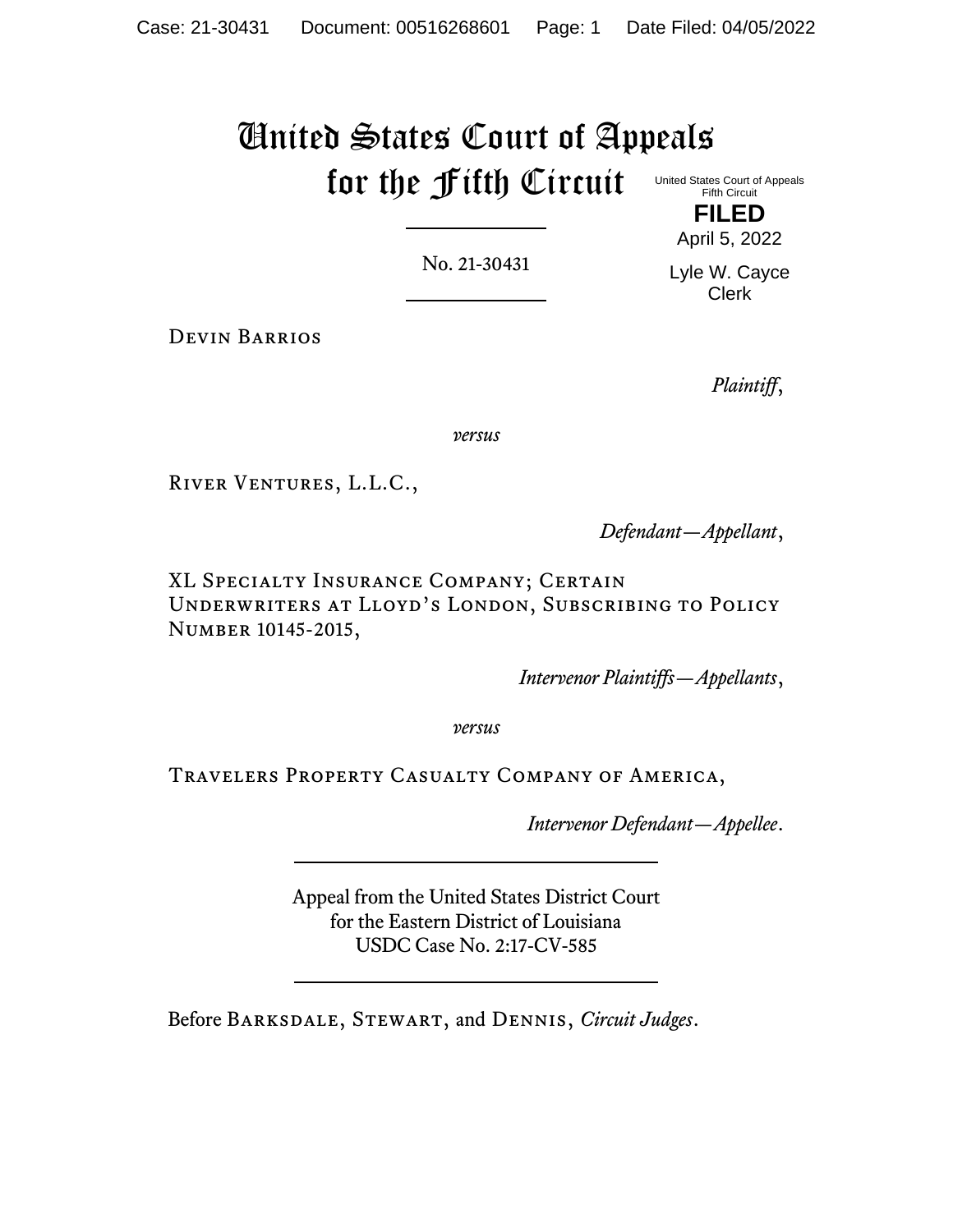## PER CURIAM:\*

This appeal concerns a maritime insurance coverage dispute. River Ventures, L.L.C. ("River Ventures") and its insurers, XL Specialty Insurance Company ("XL") and Certain Underwriters at Lloyd's London ("Lloyd's") (collectively, "River Ventures/XL"), assert that River Ventures is owed coverage as an additional insured under two policies issued by Travelers Property Casualty Company of America ("Travelers") to Centaur, L.L.C. ("Centaur") for a personal injury claim brought by Devin Barrios, a Centaur employee, against River Ventures. The district court granted summary judgment for Travelers, ruling that a Crew/Employee Exclusion precluded coverage. We affirm.

# **I.**

United Bulk Terminals Davant, L.L.C. ("UBT") hired Centaur, a marine and industrial construction company, to build a concrete containment wall around the edge of the dock at its facility on the east bank of the Mississippi River in Plaquemines Parish, Louisiana (the "dock project"). Previously, UBT had hired River Ventures, which owns and operates crew boats, to provide vessel services at the facility. During the dock project, Centaur's employees relied on River Ventures for crew boat services. To govern the dock project, UBT and Centaur entered into a Master Service Contract ("MSC"). River Ventures did not contract directly with Centaur, nor was it a signatory to the MSC; rather, River Ventures had a separate contract with UBT to provide crew boat services at its facility to a variety of workers and contractors.

Pursuant to section 5 of the MSC, Centaur purchased multiple insurance policies from Travelers, including a Protection and Indemnity

<sup>\*</sup> Pursuant to 5TH CIRCUIT RULE 47.5, the court has determined that this opinion should not be published and is not precedent except under the limited circumstances set forth in 5TH CIRCUIT RULE 47.5.4.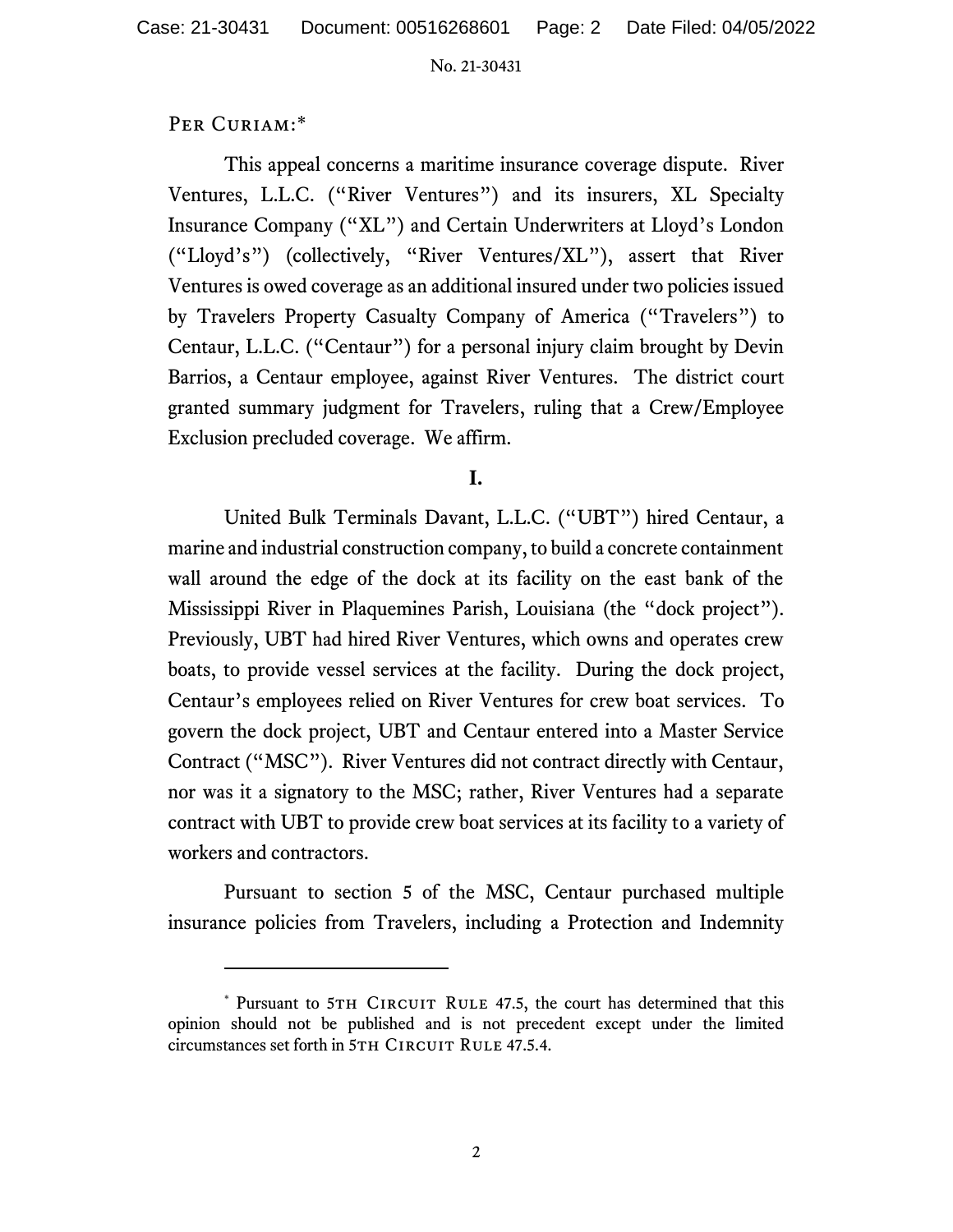("P&I") Policy and an excess/umbrella Bumbershoot Policy. Section 5 of the MSC also required Centaur to add members of the "UBT Group" as "additional insureds" on the policies, "but only to the extent of the liabilities assumed by [Centaur] in this Agreement." The MSC defined "UBT Group" as, *inter alia*, "UBT and UBT's other contractors . . . and the insurers of each of the foregoing." River Ventures is a contractor of UBT and thus part of the "UBT Group." In section 6 of the MSC, Centaur agreed to indemnify members of the UBT Group for all claims brought by any person for personal or bodily injury of a member of the Contractor group (defined as Centaur and its subcontractors) regardless of cause or fault—even if the sole cause was the fault of the UBT Group.

The P&I Policy covered, *inter alia*, "[l]iability for loss of life of, or personal injury to, or illness of, any person," as well as related "[l]iability for hospital, medical, or other expenses," subject to exclusions. The key provision in this case is the P&I Policy's Crew/Employee Exclusion ("the Exclusion") which reads:

Notwithstanding anything herein contained to the contrary, it is mutually understood and agreed that this Policy does not cover claims in respect to loss of life, bodily injury, personal injury or illness of any crew, seaman or other employee of the Assured regardless of whether they be employees of the Assured or any Additional Assured named in the Policy or endorsed thereto.

The P&I Policy states that Centaur is "the Assured," but nowhere does the Policy explicitly define "Additional Assured." In accord with the MSC, the UBT Group—which included River Ventures and its insurers—was added to the P&I Policy as an "additional insured."

The Bumbershoot Policy provides excess liability coverage. The Bumbershoot Policy names Centaur as the Insured, but also has an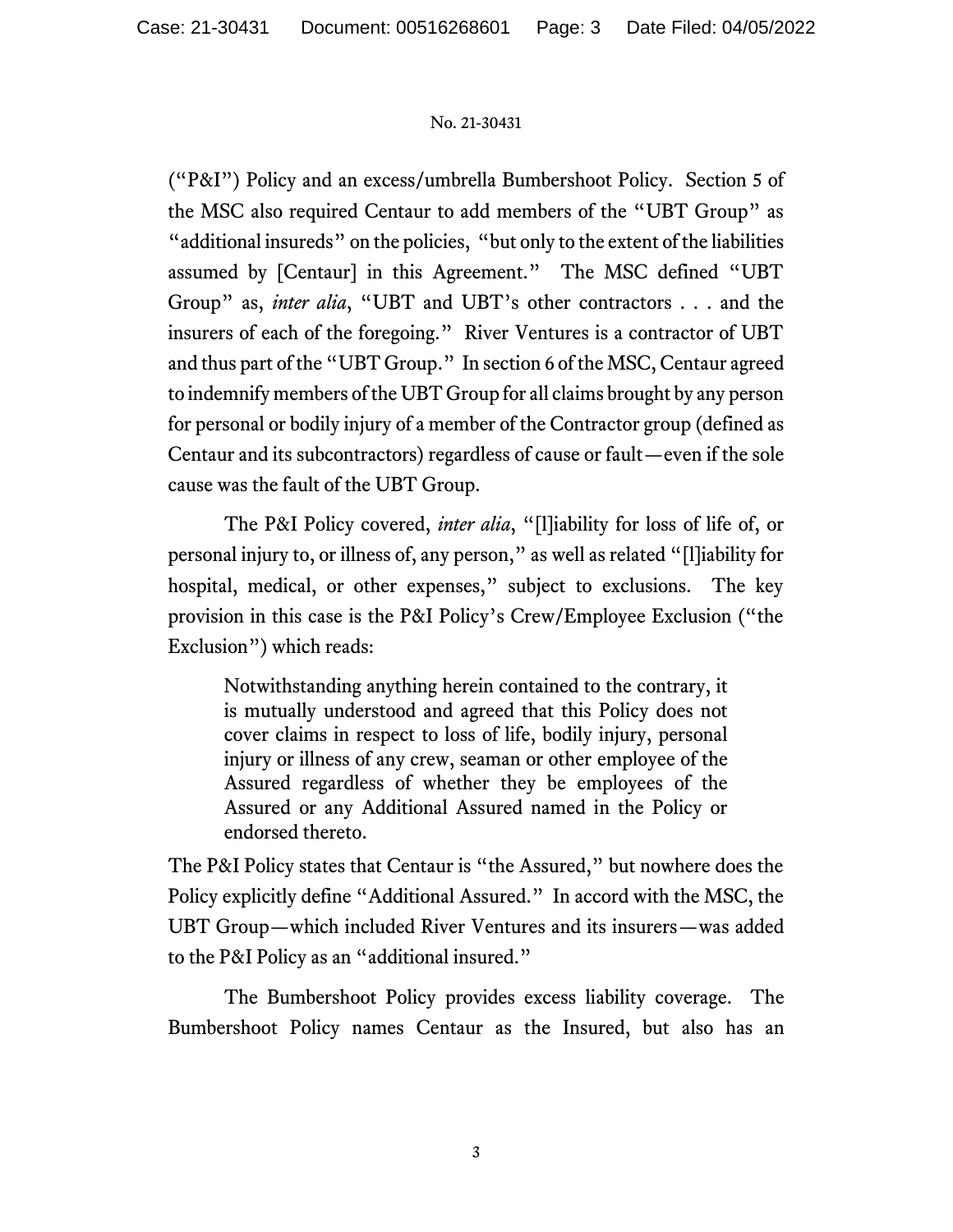"Additional Insureds" provision which states that excess coverage shall be provided "[i]n the event of Additional Insureds being added to any Policy listed in the Schedule of Underlying Insurances," which includes the P&I Policy, subject to certain conditions, including that coverage for Additional Insureds "shall apply only in excess of similar coverage provided for" in an underlying policy.

Devin Barrios, a Centaur employee working on the dock project, was seriously injured while moving equipment from the River Ventures vessel M/V TROOPER onto a work barge. While Barrios was disembarking the TROOPER, the vessel separated from the work barge, causing Barrios to fall into the river and a portable generator to fall into the water and strike his head. Barrios filed a maritime personal injury suit against River Ventures and Centaur. River Ventures filed a cross-claim against Centaur, seeking indemnity and insurance coverage pursuant to the MSC.<sup>1</sup> After a bench trial, River Ventures was found 100% liable for Barrios's injury, and Barrios was awarded \$3.3 million in damages.

River Ventures compromised and satisfied the judgment, and filed a third-party complaint against Travelers seeking coverage under Travelers' P&I and Bumbershoot policies issued to Centaur. XL/Lloyd's filed a complaint-in-intervention, seeking reimbursement of defense and indemnity payments. The parties filed cross-motions for summary judgment, and the district court granted summary judgment for Travelers and dismissed River

<sup>&</sup>lt;sup>1</sup> The district court initially granted summary judgment for Centaur on the crossclaim, ruling that the MSC was a non-maritime contract and that the relevant portions of the MSC were voided by the Louisiana Construction Anti-Indemnity Statute, La. R.S. 9:2780.1. River Ventures appealed, and a prior panel of this court reversed and remanded, holding that the MSC was a maritime contract governed by federal maritime law. *Barrios v. Centaur, L.L.C.*, 942 F.3d 670 (5th Cir. 2019).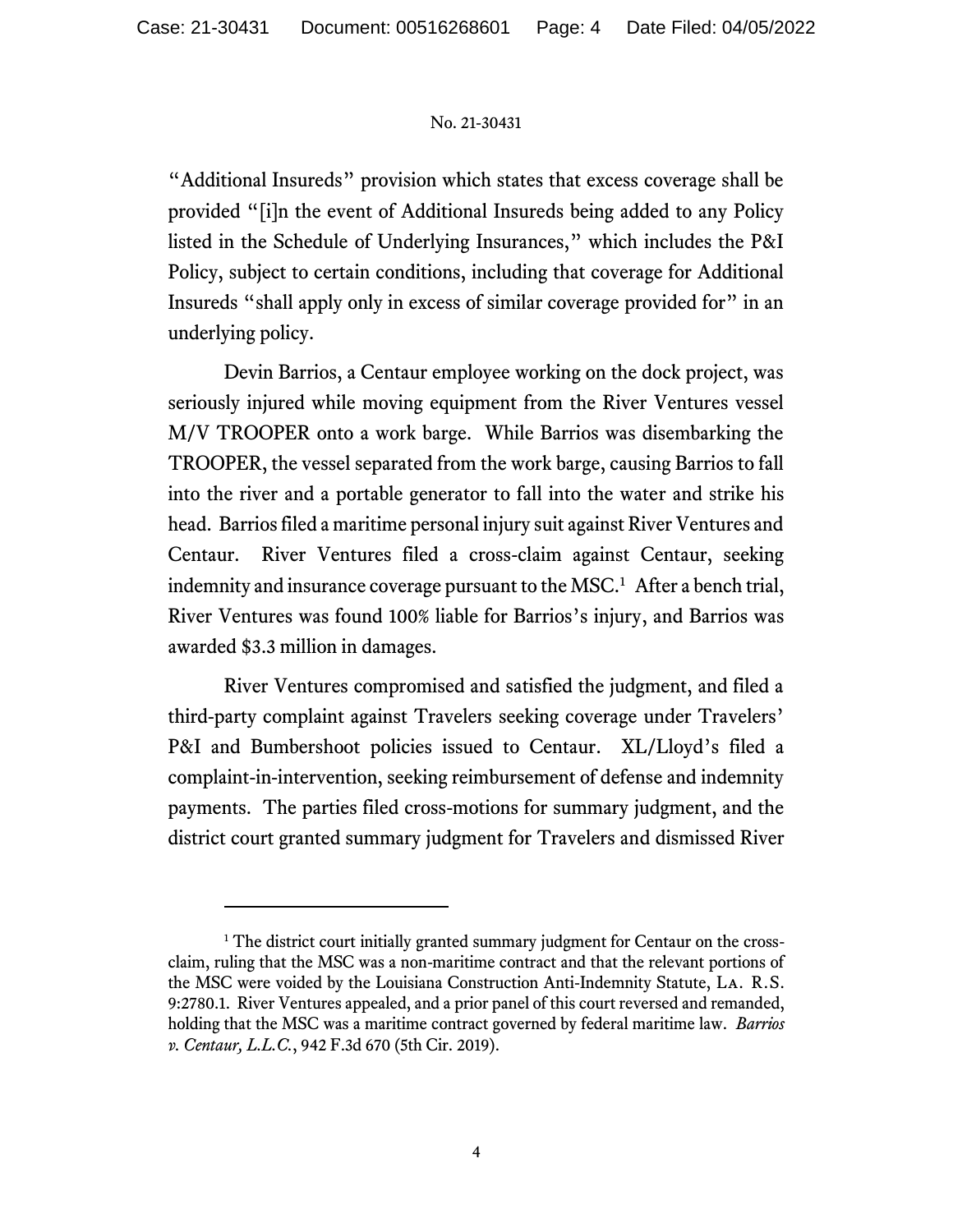Ventures/XL's coverage claims with prejudice.<sup>2</sup> The district court ruled that the P&I Policy's Crew/Employee Exclusion was unambiguous and precluded coverage for injury to Barrios, an employee of Centaur, because the Exclusion applied to the injuries of "any crew, seaman or other employee of the Assured" and the Policy defined "the Assured" as "Centaur." The district court also ruled that the Bumbershoot Policy did not provide coverage because it was an excess policy and no underlying coverage existed. River Ventures/XL appealed.

## **II.**

"This court reviews de novo a district court's grant of summary judgment, applying the same standard as the district court." *Austin v. Kroger Tex., L.P.*, 864 F.3d 326, 328 (5th Cir. 2017) (citing *Ford Motor Co. v. Tex. Dep't of Transp.*, 264 F.3d 493, 498 (5th Cir. 2001)). Summary judgment is appropriate "if the movant shows that there is no genuine dispute as to any material fact and the movant is entitled to judgment as a matter of law." Fed. R. Civ. P. 56(a).

Maritime contracts are governed by federal maritime law. *Theriot v. Bay Drilling Corp.*, 783 F.2d 527, 538 (5th Cir. 1986). However, "'in the absence of a specific and controlling federal rule,' the interpretation of marine insurance policies is 'to be determined by reference to appropriate state law.'" *Gabarick v. Laurin Mar. (Am.), Inc.*, 650 F.3d 545, 552 (5th Cir.

<sup>2</sup>River Ventures also filed a breach of contract cross-claim against Centaur, arguing that, if the Travelers' policies did not provide coverage, then Centaur breached its obligations under the MSC to procure insurance. The district court denied River Ventures' and Centaur's cross-motions for summary judgment on the breach of contract claim, finding that there were genuine disputes of material fact that precluded summary judgment. Pending resolution of the coverage claim that is the subject of this appeal, the district court stayed and administratively closed the case, leaving resolution of the breach of contract claim for a later date.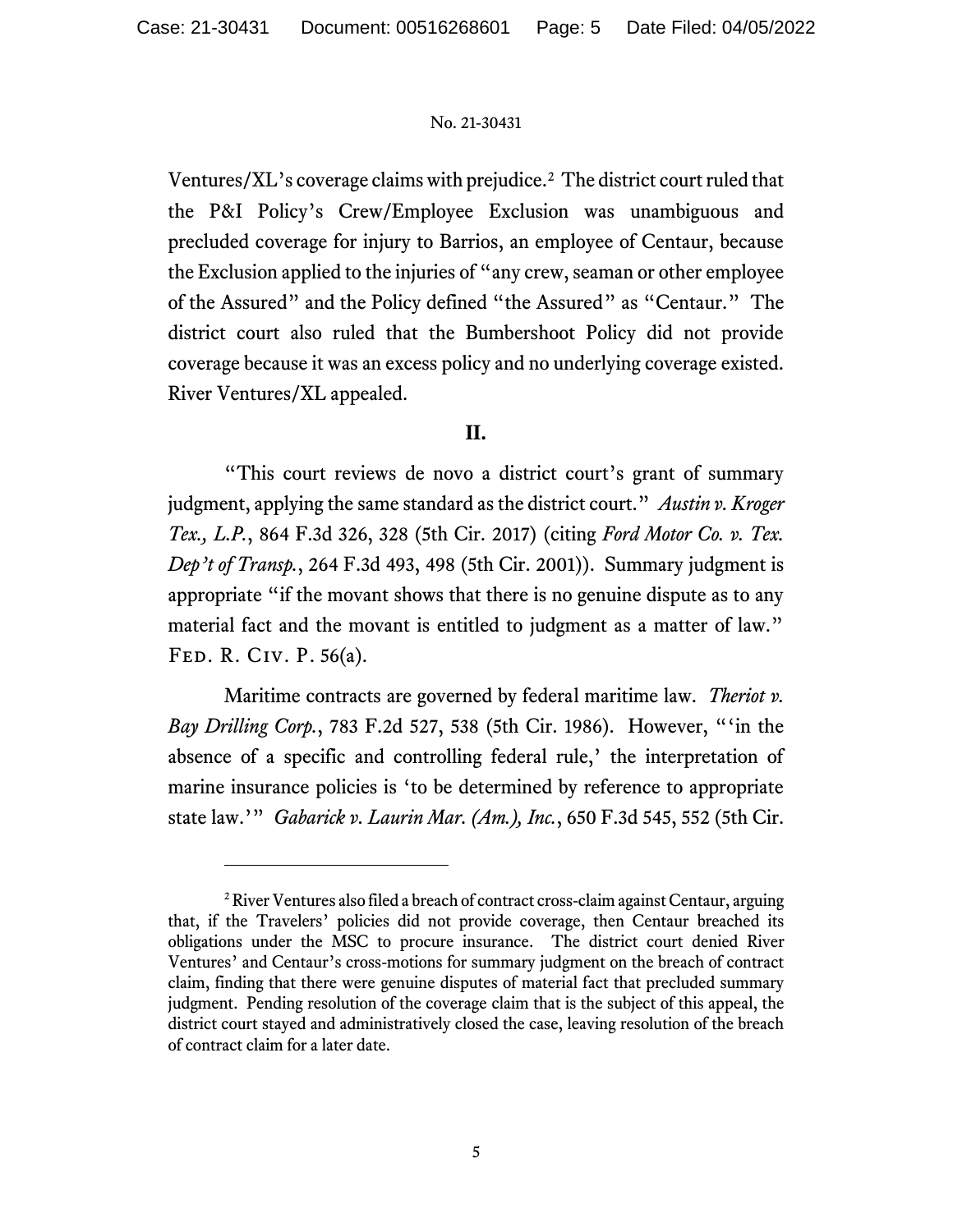2011) (quoting *Albany Ins. Co. v. Kieu*, 927 F.2d 882, 886 (5th Cir. 1991)). In this case, Louisiana law applies.

"Under Louisiana law, '[a]n insurance policy is a contract between the parties and should be construed by using the general rules of interpretation of contracts set forth in the Louisiana Civil Code.'" *In re Katrina Canal Breaches Litig.*, 495 F.3d 191, 206 (5th Cir. 2007) (quoting *Cadwallader v. Allstate Ins. Co.*, 848 So. 2d 577, 580 (La. 2003)). "Interpretation of a contract is the determination of the common intent of the parties." LA. CIV. CODE art. 2045. "When the words of a contract are clear and explicit and lead to no absurd consequences, no further interpretation may be made in search of the parties' intent." *Id.* art. 2046. "A provision susceptible of different meanings must be interpreted with a meaning that renders it effective and not with one that renders it ineffective." *Id.* art. 2049. "Each provision in a contract must be interpreted in light of the other provisions so that each is given the meaning suggested by the contract as a whole." *Id*. art. 2050. "Ambiguous policy provisions are generally construed against the insurer and in favor of coverage," but "only if the ambiguous policy provision is susceptible to two or more *reasonable* interpretations." *Cadwallader*, 848 So. 2d at 580 (citing LA. CIV. CODE art. 2056). "An insurance contract, however, should not be interpreted in an unreasonable or strained manner under the guise of contractual interpretation to enlarge or to restrict its provisions beyond what is reasonably contemplated by unambiguous terms or achieve an absurd conclusion." *Id.*

## **III.**

On appeal, River Ventures/XL argues that the P&I Policy's Crew/Employee Exclusion only applies when the entity seeking coverage is the employer of the person who was injured, and thus does not apply in this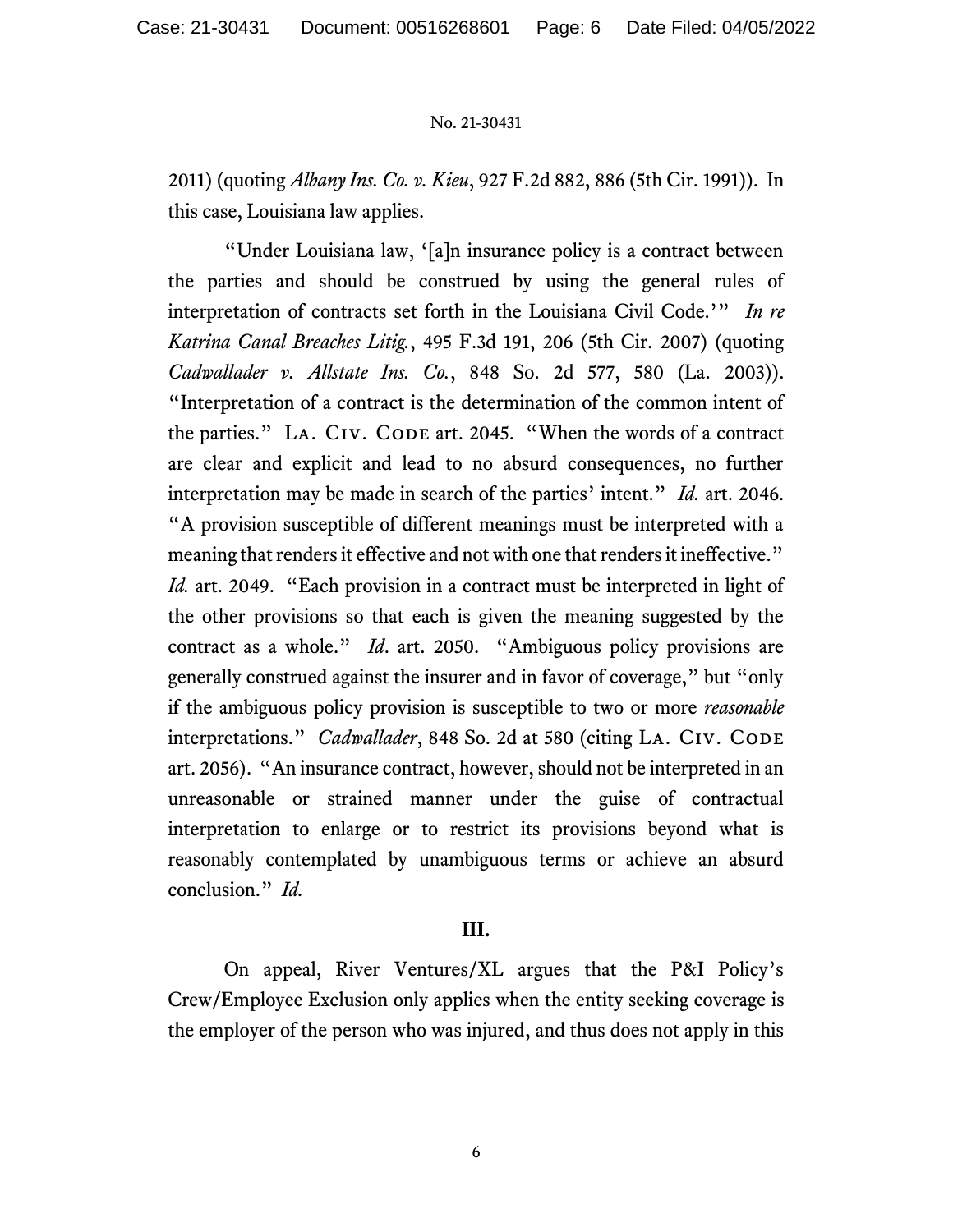case because Centaur, not River Ventures, was Barrios's employer. In the alternative, River Ventures/XL argues that the Exclusion is ambiguous and therefore should be construed against Travelers and in favor of coverage. Travelers argues that the Exclusion unambiguously excludes coverage for personal injury to any employees, regardless of whether they were employed by Centaur or any Additional Assured. We agree with Travelers that the Exclusion applies.

The disputed language in the Exclusion is "any crew, seaman or other employee of the Assured regardless of whether they be employees of the Assured or any Additional Assured." River Ventures/XL argues that the Exclusion only makes sense if the initial use of "the Assured" is understood to reference the insured entity seeking coverage—in this case, River Ventures—with the ensuing "regardless-of" phrase serving to modify "the Assured" to mean either Centaur or an Additional Assured, such that the Exclusion applies only when the entity seeking coverage is the employer of the injured employee. By contrast, River Ventures/XL maintains that reading "the Assured" to mean "Centaur"—i.e. "any crew, seaman or other employee of [Centaur] regardless of whether they be employees of [Centaur] or any Additional Assured"—as the district court did, renders the ensuing phrase superfluous or redundant. River Ventures/XL argues that if the intent was to exclude coverage for injury to *all* employees, as Travelers argues, then it would have made more sense for the Exclusion to read "employee of the Assured or any Additional Assured," or simply "employee of *any* Assured." Instead, River Ventures/XL emphasizes the Exclusion's use of "the Assured" rather than "any Assured," and maintains that the use of the definite article "the" means that "the Assured" "encompasses the other insureds under the policy, but only to the extent they are seeking coverage as the employer of the injured worker[.]"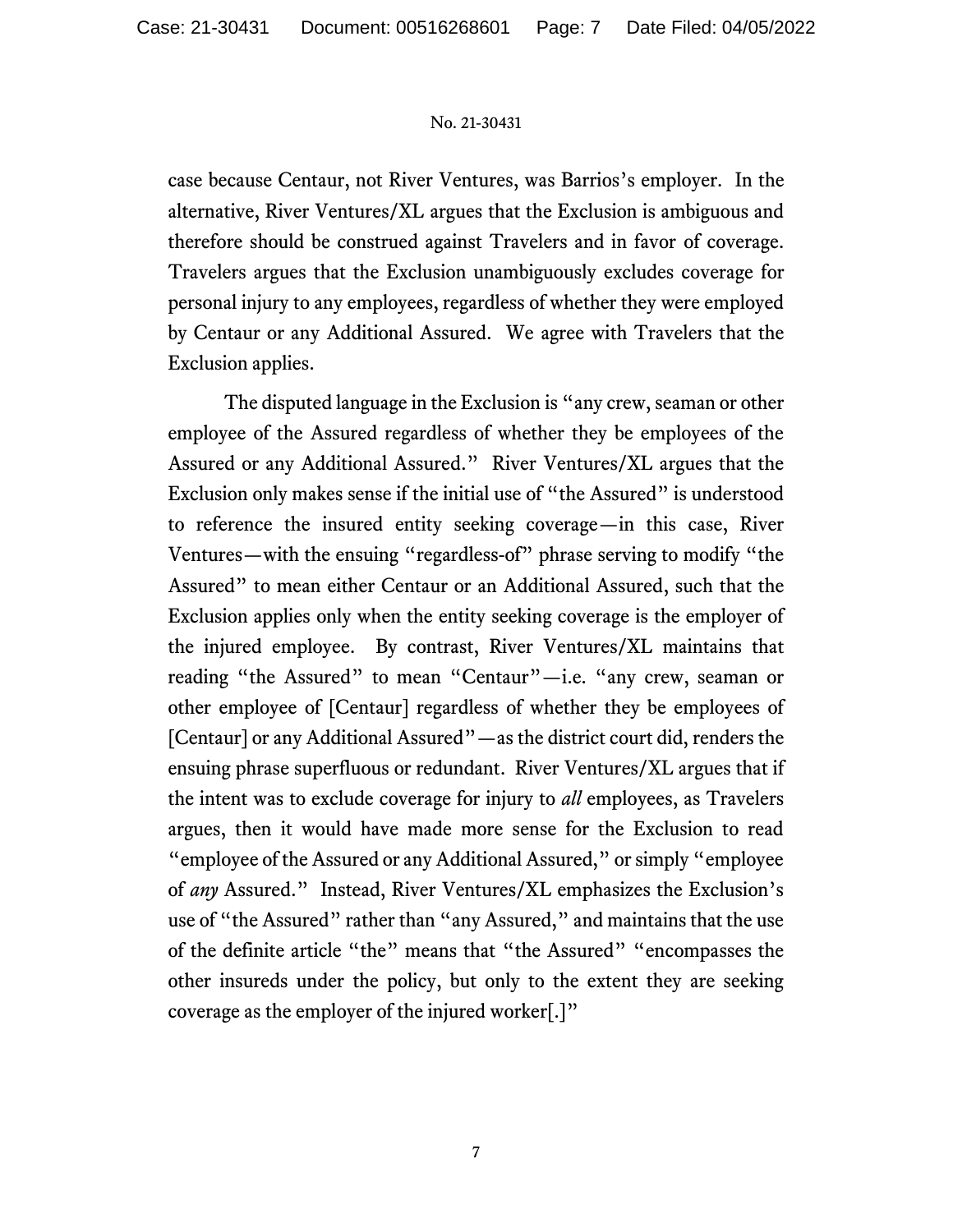We do not think that the words of the Exclusion reasonably support River Ventures/XL's interpretation. Its citations to an insurance treatise and Louisiana appellate case law for support are also unavailing because those authorities pertain to different policy language than the language at issue here. *See* 2 Allan Windt, 3 Insurance Claims and Disputes § 11:14 (5th ed. 2007); *Sanders v. Ashland Oil, Inc.*, 656 So. 2d 643 (La. Ct. App. 1995); *Petrozziello v. Thermadyne Holdings Corp.*, 211 So. 3d 1199 (La. Ct. App. 2017). Additionally, while River Ventures/XL argues that its interpretation of the Exclusion is in harmony with the MSC's insurance coverage and indemnity provisions, our focus in this appeal is the language of the P&I Policy. The MSC does not control the interpretation of the policy, supplant its terms, or expand the scope of coverage provided.

Nor is the Exclusion ambiguous. River Ventures/XL is correct that the Exclusion could have been written more efficiently, and the Exclusion's use of "the Assured" is certainly awkward. As quoted earlier, "[a]n insurance contract, however, should not be interpreted in an unreasonable or strained manner under the guise of contractual interpretation[.]" *Cadwallader*, 848 So. 2d at 580.

We think that the Exclusion unambiguously precludes coverage for all employee claims, regardless of whether the entity seeking coverage is the employer of the injured employee. The phrase "regardless of whether they be employees of the Assured or any Additional Assured" broadens the scope of the Exclusion beyond precluding coverage only for personal injury to a Centaur employee or only when the entity seeking coverage is the employer of the person who was injured, and instead clearly shows an intent to preclude coverage for all employee injuries regardless of the identity of the covered employer. Therefore, the Exclusion applies to Barrios's claim against River Ventures. Further, because there is no coverage under the P&I Policy, there